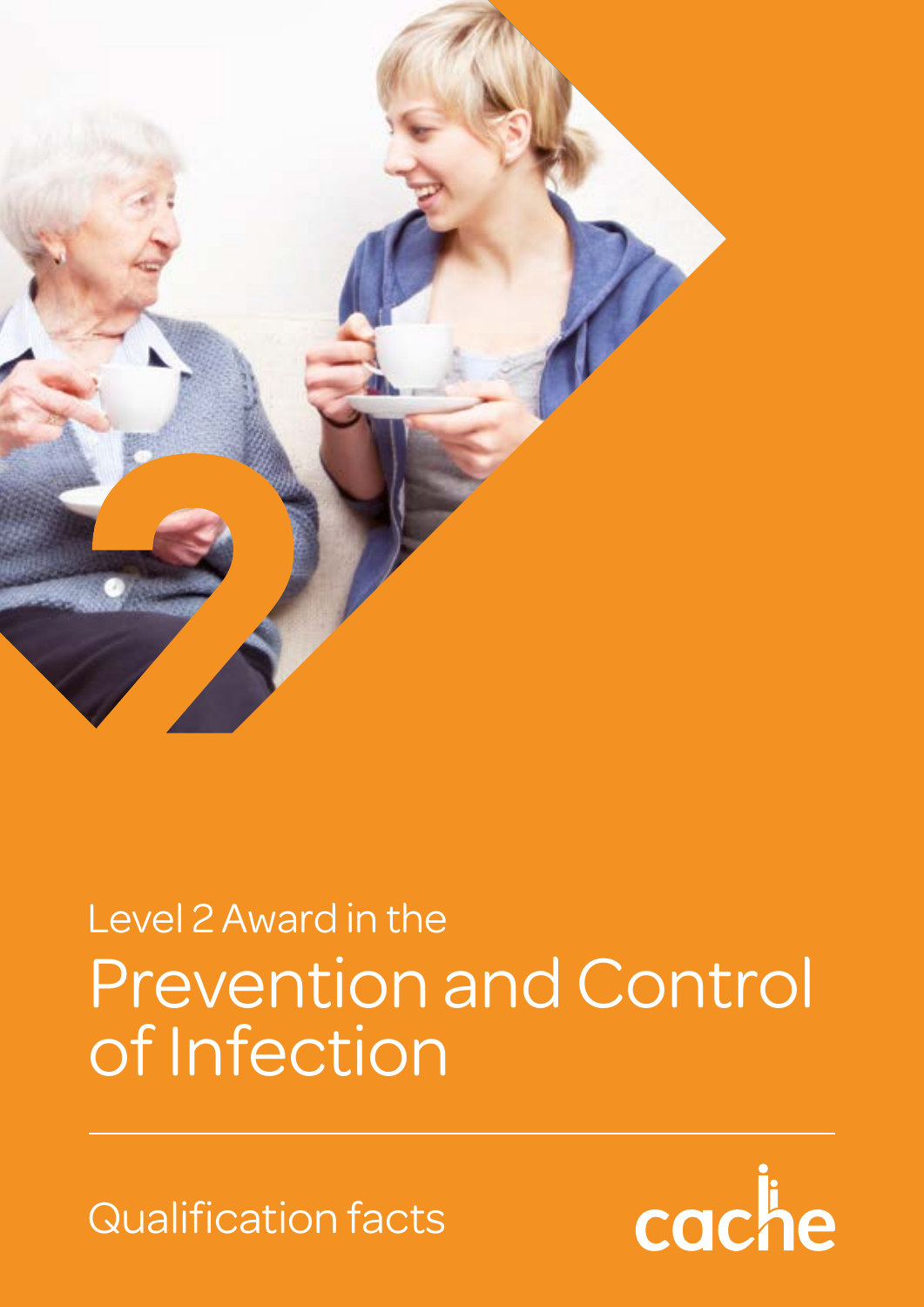QRN: 600/3096/3 NCFE CACHE Level 2 Award in the Prevention and Control of Infection

# About this qualification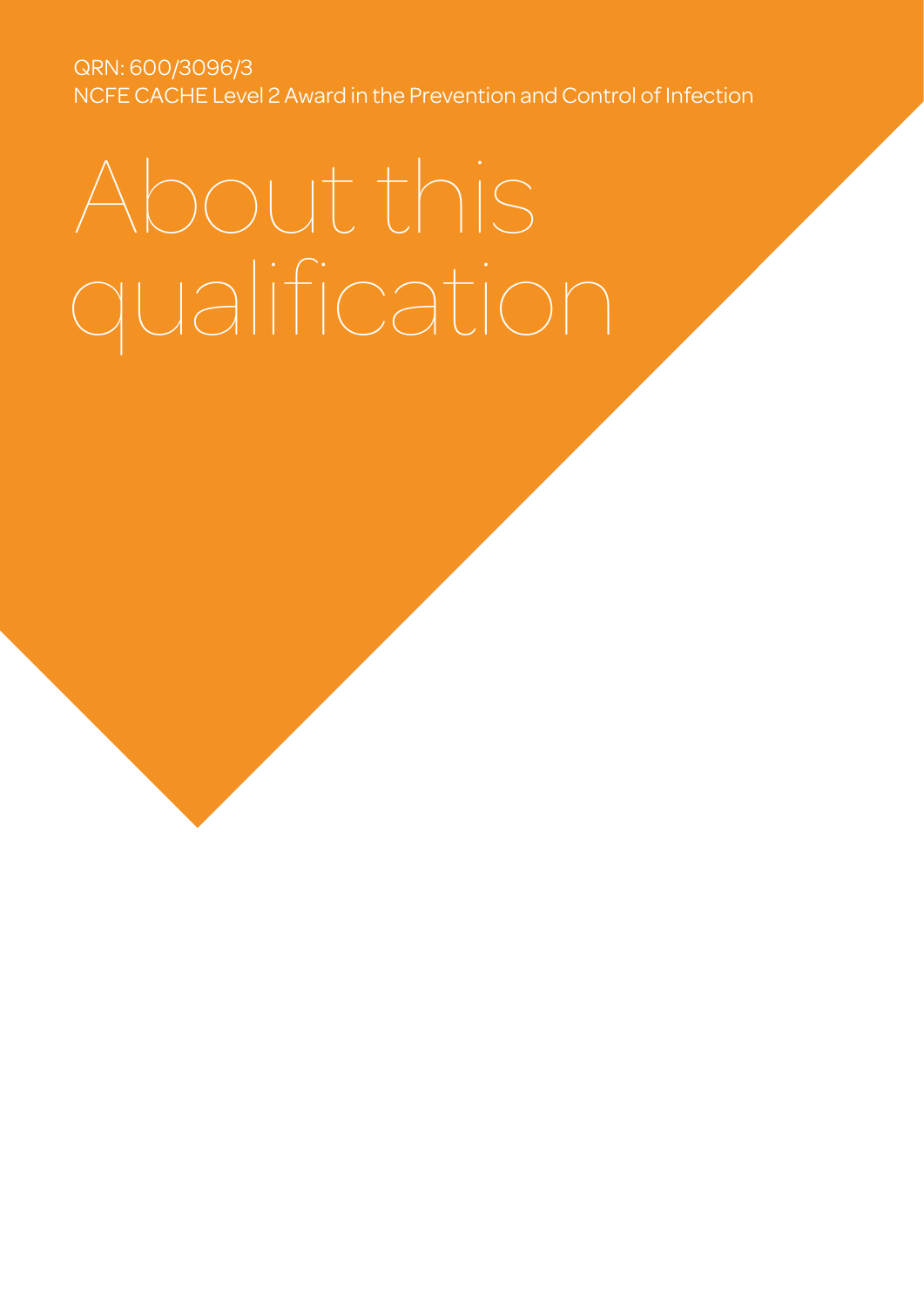This qualification develops the knowledge and awareness of the causes of infection, and how these can be managed and controlled. It has been specifically designed for those working in health and social care including those working in health and adult or children's social care settings.

It is aimed at learners in a wide range of job roles such as health care assistants, health care workers or social care workers in local authority or private care environments.

It does not qualify learners to work but can support them in their current or future job roles. All three units are included in the Level 2 Diploma in Health and Social Care (Adults) for England and the credits can be carried over and counted towards the Diploma without the need to repeat learning.

#### Entry requirements

There are no formal entry requirements for this qualification but learners should be at least 14 years of age.

#### Experience in the workplace

Learners do not need to be working or undertaking practical placements as this is a knowledge only qualification.

#### Qualification structure

To gain the Award learners must achieve 7 credits from the 3 mandatory units.

Mandatory units

| Unit ref no. | Title                                              | Unit type | Level | Credit |
|--------------|----------------------------------------------------|-----------|-------|--------|
| L/501/6737   | The principles of infection prevention and control | Knowledge |       |        |
| H/501/7103   | Causes and spread of infection                     | Knowledge |       |        |
| R/501/6738   | Cleaning, decontamination and waste management     | Knowledge |       |        |

Total Qualification Time (TQT) for the Award: 70

#### Assessment

All units will be individually internally assessed using a range of methods which could include written assignments or tasks.

The qualification will be pass or refer and all the assessment criteria for the mandatory units must be achieved in order to obtain a pass.

### For more information

Full details of this qualification can be found on our website www.qualhub.co.uk